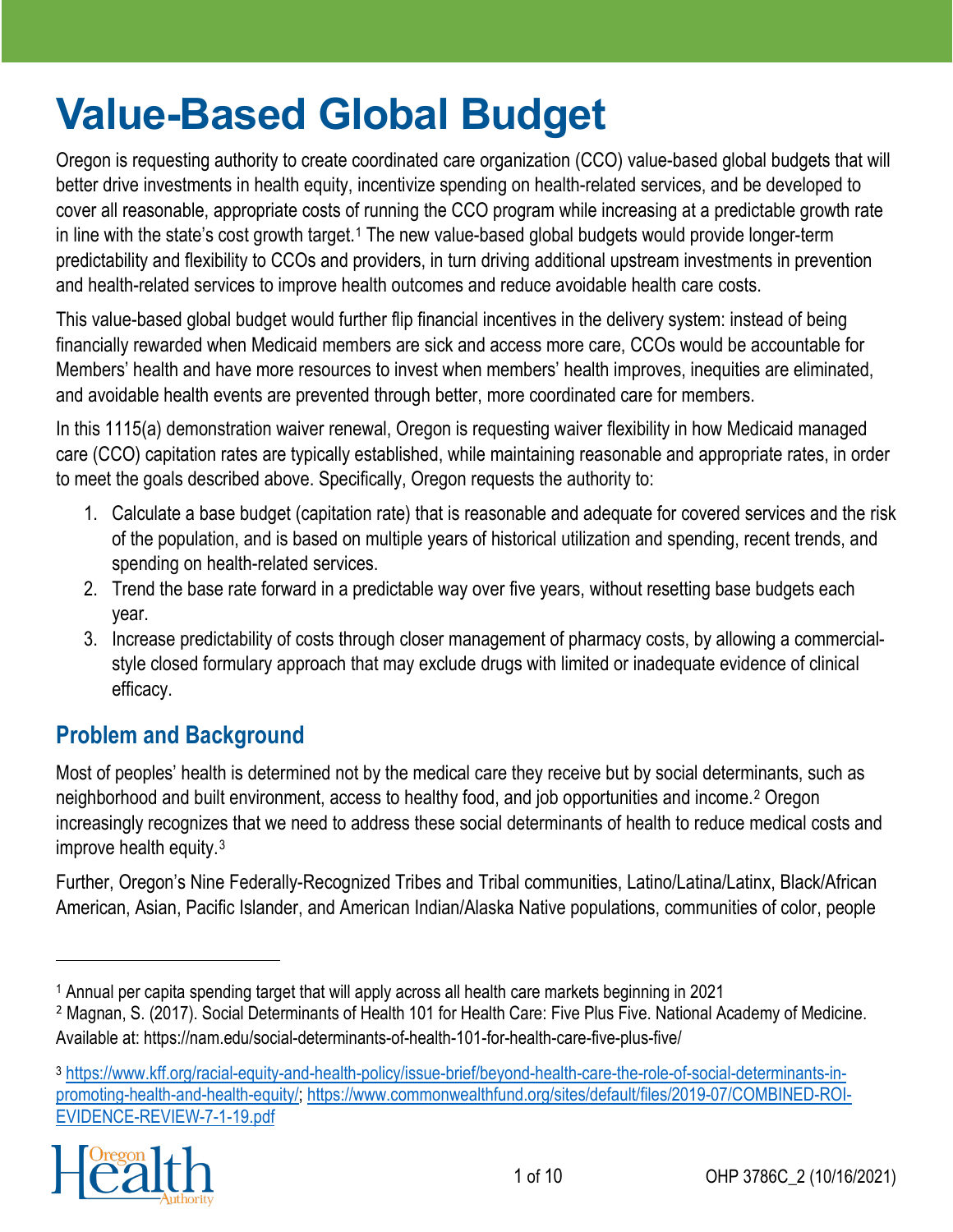with disabilities, people with limited English proficiency, and immigrant and refugee communities have worse social and environmental conditions and worse health outcomes, resulting in part from chronic underinvestment by the state and federal government. The COVID-19 pandemic has underscored this point, with communities of color experiencing harm at a disproportionate rate when compared to their white counterparts.<sup>[4](#page-1-0)</sup>

The current system for managed care organizations does not do enough to incentivize investments in health, prevention, improved outcomes, or health equity. Traditionally, managed care organizations and health care providers are paid based on how sick a member is and how many health care services they receive. Generally, managed care organizations see increases in their capitation rates year-over-year when members are sick and access more services and/or incur more costs and decreases in their rates if patients are healthier and need fewer services. This payment model is an inherent disincentive to focus on prevention, care management, and other lower-cost interventions that could avoid a health event and resulting services for a member.

When Oregon created CCOs and the Medicaid coordinated care model in 2012, a primary goal was to move from a model primarily focused on delivering health care services to a new model: community-governed organizations that operate under a different economic model and focus on improving health outcomes and managing population health. Oregon aspired to implement a rate-setting methodology with two goals:

- 1. blend physical, behavioral and oral health funding streams together so one organization is responsible for all of its members' health care needs; and
- 2. change the financial incentives in the health care system so that financial rewards come from populations served being healthier, rather than sick.

Under Oregon's original CCO rate setting methodology, the goal was to see the health system shift spending to focus on prevention that reduces avoidable acute care; for example, stronger investments in community behavioral health that could avoid hospital visits. Another goal was to see increasing amounts of funds spent on health-related services – such as those to address social needs, like housing and food – with the goal of improving health and avoiding medical costs.

Oregon has had success in blending funding streams for billable health care services; however, under the current federal requirements for capitation rates, we have yet to see a true change in financial incentives for the outcomes we seek. The vision of a value-based, global budget has not yet been fully realized in Oregon. Specifically, CCOs' rates remain largely based on recent medical expenses, perpetuating the built-in disincentives to shift resources to prevention and health-related services, and to contain costs.

Oregon has innovated as much as possible within the current CMS requirements for managed care capitation rates to change the financial incentive to promote population health. Despite Oregon's efforts to refine the rate setting process over time (see box on next page), these strategies have been insufficient to fundamentally change the economic model driving CCO spending. While increasing, Oregon has not seen a marked shift in how much CCOs spend on health-related services. Health-related services spending averages 0.7% of CCOs' annual budgets. Oregon's original global budget concept was intended to drive local, community conversations about how to shift spending within the system to better meet community needs and to spend wisely within limited resources to maximize health outcomes. However, the distribution of spending within Oregon's health care system (e.g. the

<span id="page-1-0"></span><sup>4</sup> [https://www.kff.org/racial-equity-and-health-policy/issue-brief/disparities-in-health-and-health-care-5-key-question-and](https://www.kff.org/racial-equity-and-health-policy/issue-brief/disparities-in-health-and-health-care-5-key-question-and-answers/)[answers/](https://www.kff.org/racial-equity-and-health-policy/issue-brief/disparities-in-health-and-health-care-5-key-question-and-answers/)

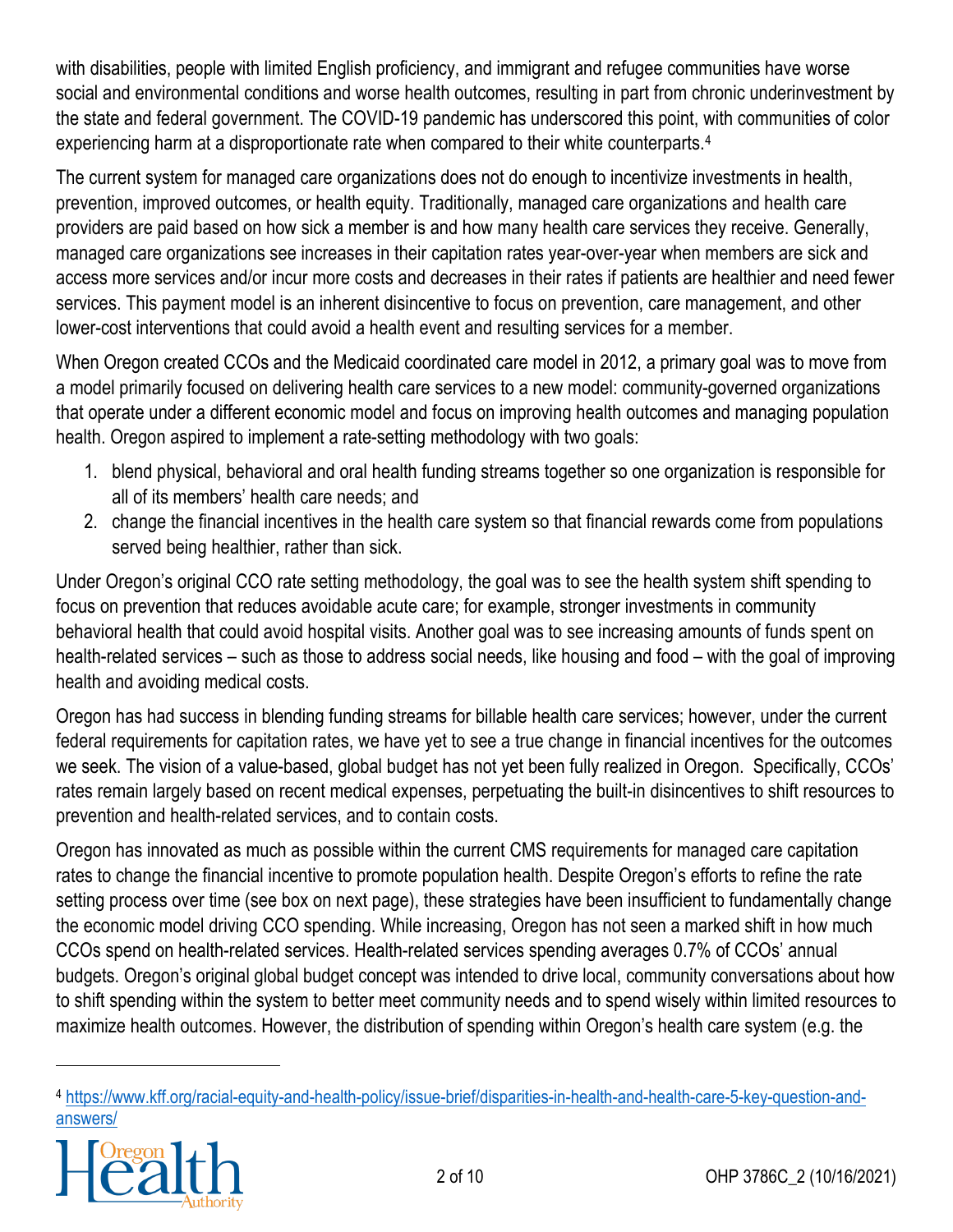amounts split between physical, behavioral, and oral health) remains largely the same, indicating spending is following historical habits and market power, rather than a true shift in focus to population health. Oregon cannot fully address health inequities or correct historical racism and power imbalances in the health system, unless the financial incentives in the system more fully focus on population health and drive community conversations about prioritizing resources to achieve better outcomes.

#### **Rate methodology changes to date**

CCO rates are built using a methodology that has evolved over time in an effort to incentivize the use of high-value, low-cost services and reduce the opportunities for gamesmanship and excessive profit at the expense of member access and quality, while staying within the bounds of established actuarial principles. For example:

- o **Statewide base data.** During the most recent 5-year CCO contract procurement in 2019, OHA introduced the use of statewide base data when developing initial capitation rates. This was done to smooth the impact of high utilization by any single CCO and prevent it from driving rates up indefinitely, while applying regional factors to ensure rates were reflective of appropriate variations in utilization and pricing.
- o **Performance-Based Reward Program.** In 2022, OHA will implement Performance-Based Reward (PBR), a program approved through our last waiver renewal which is designed to reward achievements in health-related services and cost containment, subject to quality safeguards. The PBR functions by varying the profit margin of a CCO relative to how much it spent on HRS, to encourage wider adoption of high-value non-medical services. This partially guards against so-called "premium slide" where savings come at a disincentive to the CCO, i.e. when rates are built using historical cost and utilization data, CCOs that reduce costs see reductions in rates each year.

Oregon seeks authority to rely on a capitated rate development methodology for a new, value-based global budget that is as simple as possible and easy for the community and CCO to understand, as well as more predictable for the state and community. It needs to be clear that in focusing spending on health equity, prevention, care coordination and quality, CCOs will improve health and realize savings. This streamlined methodology will be paired with robust accountability to member and community needs, as well as strategies to ensure health equity spending is driven by the community.

With Oregon's proposed changes to create a value-based global budget, we would expect the following outcomes:

- A substantial increase in health-related services coupled with reduced administrative burden of detailed counting of health-related services in order to get "credit" in rate setting (as is currently required under the Performance-Based Reward). More spending on health-related services will lead to:
	- $\circ$  More investment in community health that promotes health equity
	- o More investment in high-value, preventive services
- Increased care coordination and better management of members who incur high costs, including members transitioning between systems and life stages: corrections, Oregon State Hospital, Mental

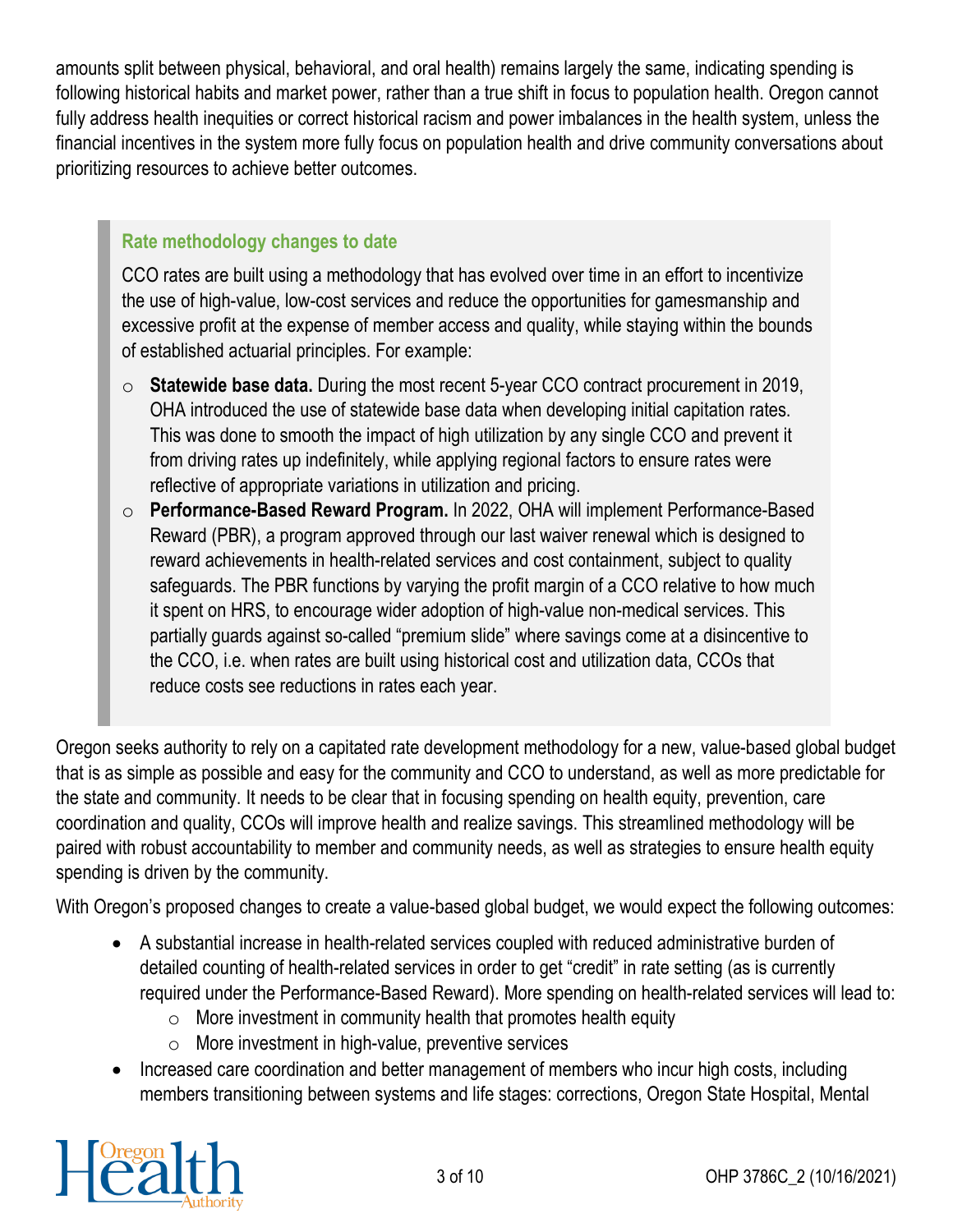Health residential services, foster care youth – due to clearer financial incentives for improving outcomes.

- A decrease in spending on lower value care and avoidable episodes as CCOs shift funds to prevention and care coordination.
- More accountability of the CCOs to the community they serve for how their value-based global budget is spent.
- The rate of cost growth is limited to publicly determined targets (see box below) and matches overall spending targets in Oregon's health care system.

Central to Oregon's value-based global budget strategy is a commitment to sustainable growth. The strategy has always been to save money through more efficient and effective spending that leads to better health outcomes rather than by reducing services or tightening eligibility.

Oregon's CCO model is innovative and cost-effective. But, keeping cost growth within the target continues to be a challenge. People in Oregon face a statewide housing crisis, regular climate emergencies brought on by climate change, and widespread inequities caused by structural racism – which, in sum, lead to higher health care costs.

The value-based global budget methodology proposed in this concept paper will reward spending on equitable, high-quality health outcomes **while helping Oregon continue to curb per capita cost growth.**

In the *Focused Equity Investments* concept paper, we propose that the federal and state savings achieved through our commitment to sustainable growth at 3.0-3.4% (across all markets, not just Medicaid) will be shared at the statewide and local levels to invest in long-range initiatives that will show measurable improvements toward health equity. By comparison, national Medicaid trend is projected at 4.9% for 2022 through 2028.[5](#page-3-0)



<span id="page-3-0"></span><sup>5</sup> NHE Projections (national), Table 17 - NHE Projections 2019-2028

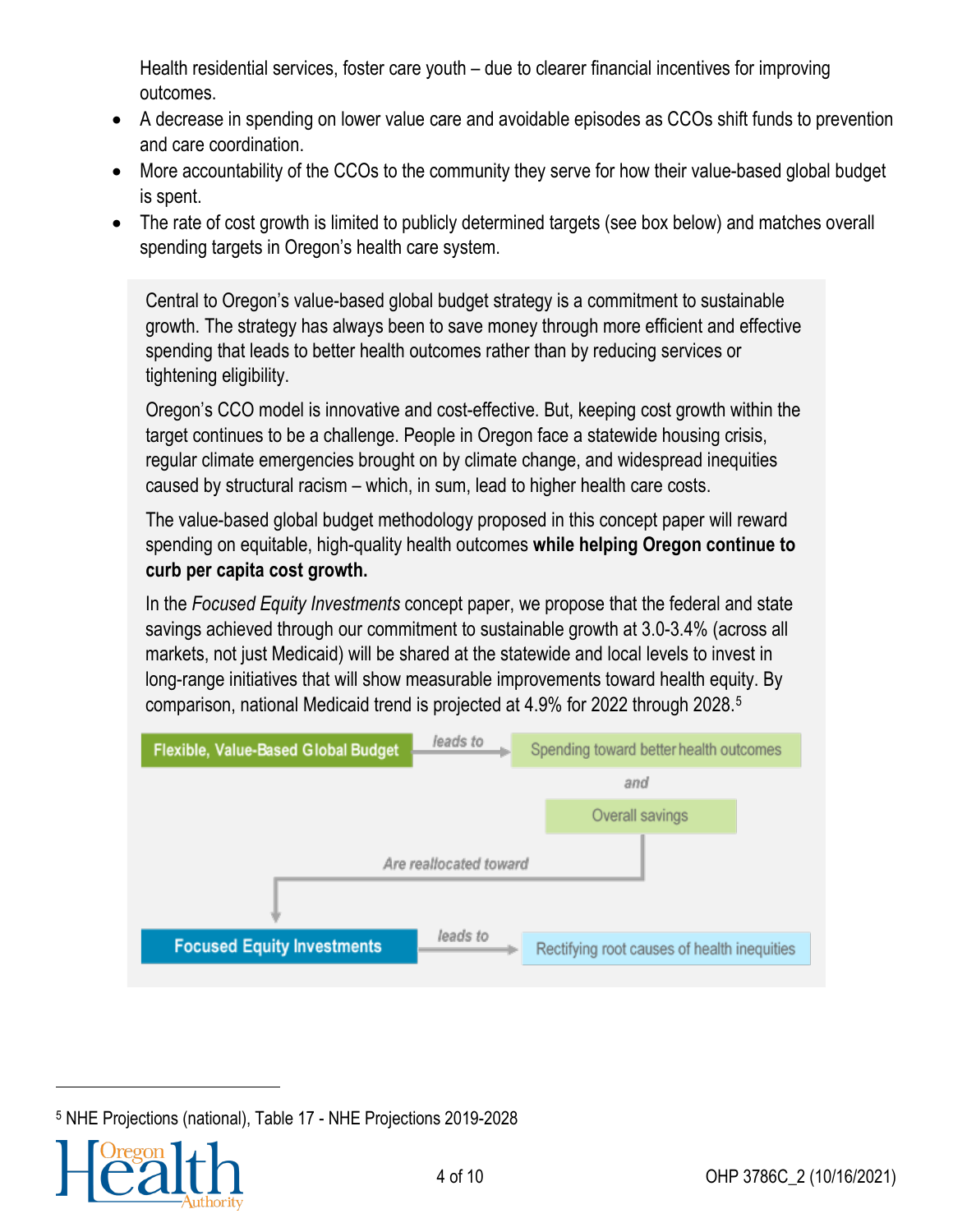# **Proposed strategies**

While the factors that most impact length and quality of life are the social and community conditions in which people live, work and play, the US health care system wastes billions of dollars every year on unnecessary services, inefficient delivery, and inflated costs. By changing and simplifying the underlying incentives, Oregon seeks to shift funding toward the expanded use of services designed to address social determinants of health and to health equity investments that are often outside the health care provider walls, thereby reducing health inequities and improving overall health.

Oregon is requesting waiver flexibility in how CCO capitation rates are typically established, while maintaining reasonable and appropriate rates, in order to meet the goals described above. Specifically, we request the ability to:

- Calculate a base budget (capitation rate) using up to five years of historical utilization and spending, while also looking at recent trends to ensure the base is reasonable and adequate for covered services and the risk of the population, and that it accounts for spending on health-related services. The base budget would be built considering both historical medical expenses as well as spending on health-related services, thereby incentivizing spending on activities that are proven to prevent morbidity and mortality.
- Trend the base rate forward in a predictable way over five years by adjusting the budget based on Oregon's new statewide health care cost growth target, as well other targeted adjustments needed to address unanticipated events, without resetting base budgets each year.
- Increase predictability of costs through closer management of pharmacy costs, by allowing adoption of a commercial-style closed formulary approach that may exclude drugs with limited or inadequate evidence of clinical efficacy. This strategy may also help contain pharmacy costs for emergent drugs in ways that could mitigate future rate adjustments.

#### **To protect OHP members' right to the full array of medically necessary Medicaid benefits and mitigate any unintended impacts of the above waiver requests, Oregon will incorporate the following:**

**Mitigation strategy #1:** Develop strong programmatic safeguards to protect members through ongoing measurement and reporting by CCOs of access, quality, and outcomes to assure against inappropriate underutilization or denials of necessary care.

**Mitigation strategy #2:** Develop robust annual financial monitoring, including monitoring utilization and spending, to monitor CCO solvency and ensure the annual targets are reasonable for covering expected costs, as well as develop a mechanism for budget adjustments if unforeseen events, such as new highcost treatments, result in the annual trend being inadequate to cover members' health needs.

1. Calculate a base budget (capitation rate) that is reasonable and adequate for covered services and the risk of the population, and is based on multiple years of historical utilization and spending, recent trends, and spending on health-related services.

To truly shift focus toward providing the highest value care, Oregon needs a value-based global budget for CCOs that is simpler and more predictable over the long term, and that removes any real or perceived incentives for unnecessary health care spending in the short term. Moving to a value-based budget will focus CCOs on providing high-value care rather than increasing annual spending to improve the next year's rates.

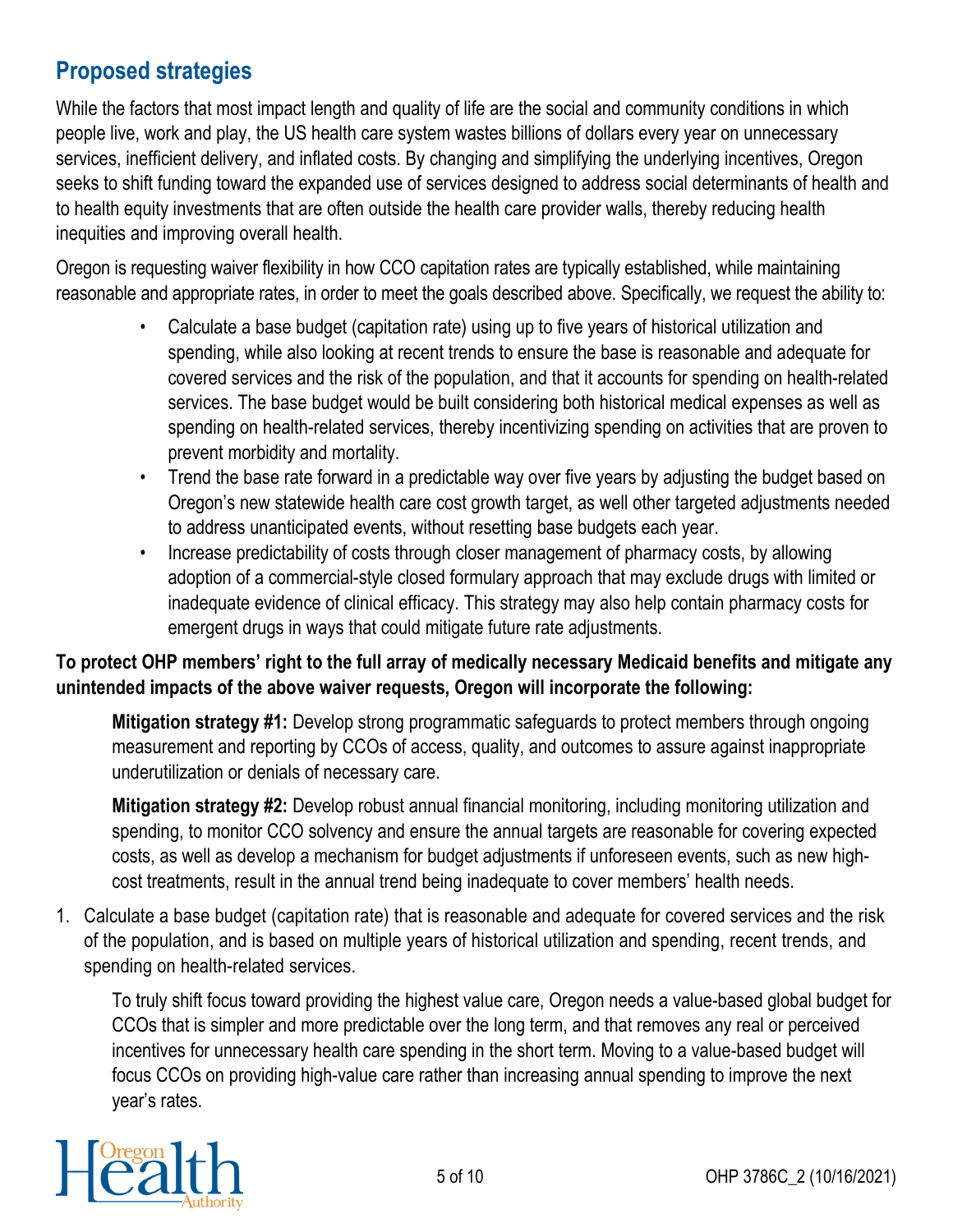Under Oregon's waiver proposal, the state would set an initial statewide, reasonable and appropriate CCO value-based budget largely in line with how base budgets are set today, with two exceptions:

- Considering a longer period of time (up to five years) for historical trends to increase confidence that the base budget is sound, and
- Including health-related services spending, in addition to spending on state plan services, over a period of up to five years.

In addition, to maintain a focus on eliminating health inequities, Oregon plans to direct CCOs to invest at least 3% of their value-based global budgets toward health equity investments (as required by Oregon House Bill 3353), of which at least 30% would be directed to community entities, called regional community investment collaboratives (CICs), for community health equity investments. (See *Focused Equity Investments* concept paper). Oregon proposes to establish a community-led accountability structure for all required health equity spending that includes a statewide oversight committee in addition to the regional CICs. As noted above, Oregon requests the ability to count health-related spending under HB 3353 as part of the medical load when calculating rates, so that the requirement to make these health equity investments does not negatively impact CCOs' future rates.

Going forward, Oregon would adjust CCO budgets annually by a predictable growth trend rate, in line with statewide goals for sustainable growth, and would also carefully monitor CCO spending to identify any additional, targeted adjustments that may be necessary to address unanticipated events.

#### **2. Trend the base rate forward in a predictable way over five years, without resetting base budgets each year.**

Oregon proposes that, in line with reducing health care spending in all sectors, CCO budgets be trended forward for five years at the statewide health care cost growth target, which will be 3.0 to 3.4 percent during the demonstration period. This trending forward would allow more predictability for CCOs to make longer-term investments in health equity, prevention, and community improvement—leading to an overall healthier population and lower health care costs over time. Targeted rate adjustments would be made for significant changes in risk profile by CCO, covered benefits, and statewide population, for example, in times of significant change such as coverage expansion during the COVID-19 pandemic.

When combined with an enhanced quality strategy and the ability to count health-related services in the medical load for the purposes of rate setting, this design would allow CCOs to keep savings stemming from appropriate declines in utilization. It would also create more flexibility for CCOs to invest in care improvements, including through investments in preventive care, addressing social needs, and eliminating health inequities.

Oregon also recognizes that enhanced flexibility must be paired with robust member protections, specifically directed at addressing health inequities that exist. To that end, Oregon also proposes a robust accountability system with new mitigation strategies covering four priority areas: equity, member and provider satisfaction, access, and quality of care, described in more detail on pg. 8.

**3. Increase predictability of costs through closer management of pharmacy costs by adopting commercial-style closed formularies and by excluding drugs with limited or inadequate evidence of clinical efficacy.** 

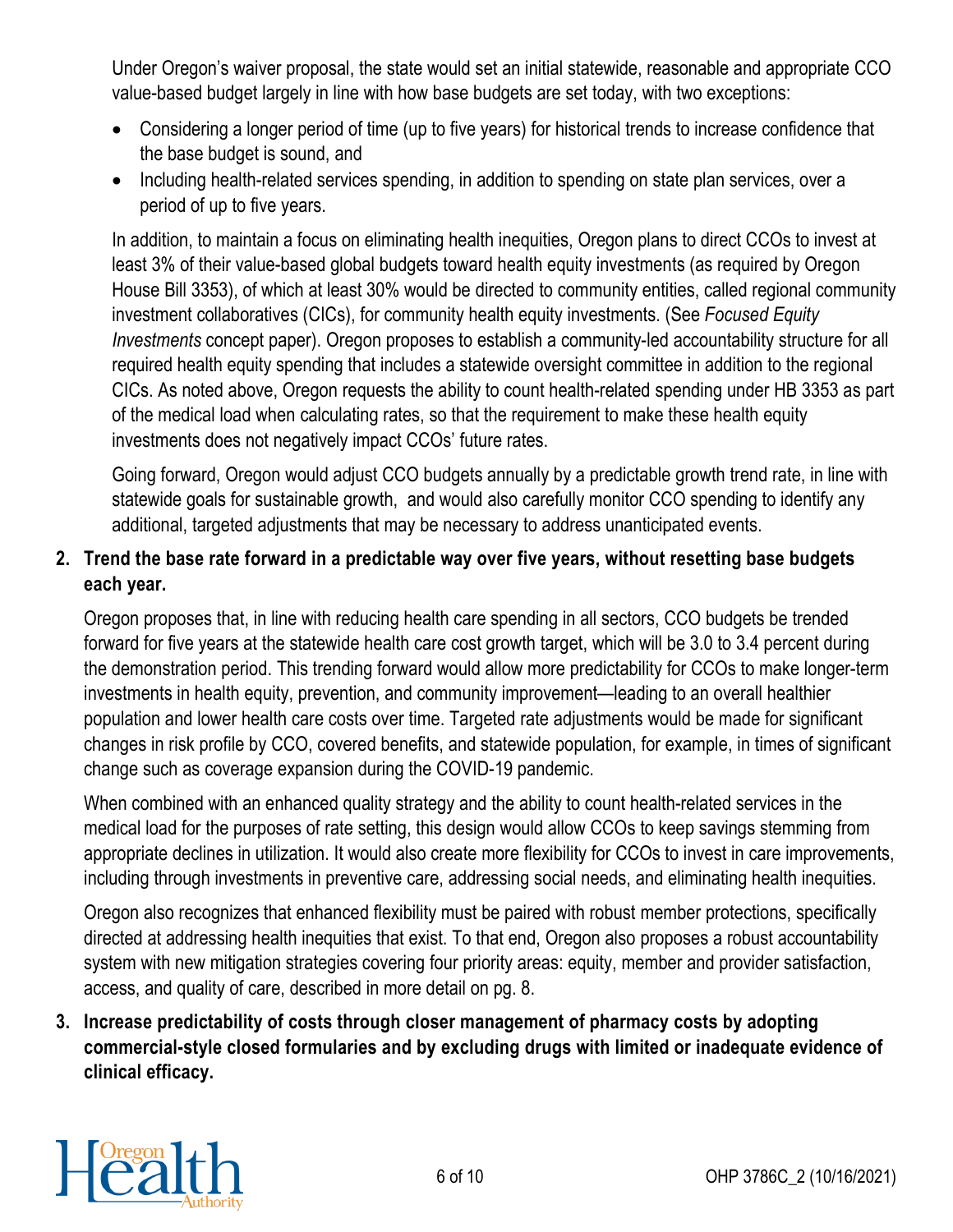Oregon seeks the ability to more closely manage pharmacy costs in its Medicaid program, through a two-part strategy:

#### *A. Adopt a commercial-style closed formulary approach*

Taking a closed formulary approach for adult members, including at least a single drug per therapeutic class, would enable OHA and CCOs to negotiate more favorable rebate agreements with manufacturers. Oregon would keep an open formulary for children. For each therapeutic class, manufacturers could be offered an essentially guaranteed volume in exchange for a larger rebate. Currently, OHA and CCOs have limited ability to offer such volume deals to manufacturers, given the requirement to cover all drugs in the Medicaid rebate program. OHA would create a collaborative process that includes CCOs to select drugs for the closed formulary.

In recent years the majority of commercial pharmacy benefit managers (PBMs) have adopted such closed formularies, which allow them to customize their drug offerings based on clinical efficacy and cost considerations. As an example, for 2021 CVS Health excluded from its formulary 57 additional products– some because a less expensive, medically equivalent drug had become available and some because the drugs were hyperinflationary, having dramatically increased in price without clear justification. Medicare Part D commercial plan are also permitted to employ such closed formularies (as authorized under 42 CFR 423.120) with at least two drugs per therapeutic class. Medicare Part D plans may also include just a single drug per class if only one drug is available, or if only two drugs are available but one drug is clinically superior. Given that Medicare and other commercial plans are permitted to adopt closed formularies, we believe Oregon should have the same flexibility for Medicaid.

#### *B. Allow exclusion of drugs with limited or inadequate evidence of clinical efficacy*

Many drugs coming to market through the FDA's accelerated approval pathway have not yet demonstrated clinical benefit and have been studied in clinical trials using only surrogate endpoints. Oregon seeks the ability to use its own rigorous review process to determine coverage of new drugs and to prioritize patient access to clinically proven, effective drugs. Through this process, the state could avoid exorbitant spending on high-cost drugs that are not medically necessary. The 21st Century Cures Act was intended to expedite the drug approval process by reducing the level of evidence required for drugs to reach the market and allowing doctors, patients, and payers to decide whether to purchase them. Unfortunately, current rules do not allow Medicaid programs to exercise discretion about whether these drugs should be covered without being fully clinically proven.

Oregon proposes to utilize new flexibility granted under this waiver to exclude drugs with limited or inadequate clinical efficacy under its closed formulary approach. Limited or inadequate clinical efficacy may be defined as when one or more of the following conditions exist:

- Primary endpoints in clinical trials have not been achieved.
- Only surrogate endpoints have been reported.
- Clinical benefits have not been assessed.
- The drug provides no incremental clinical benefit within its therapeutic class, compared to existing alternatives.

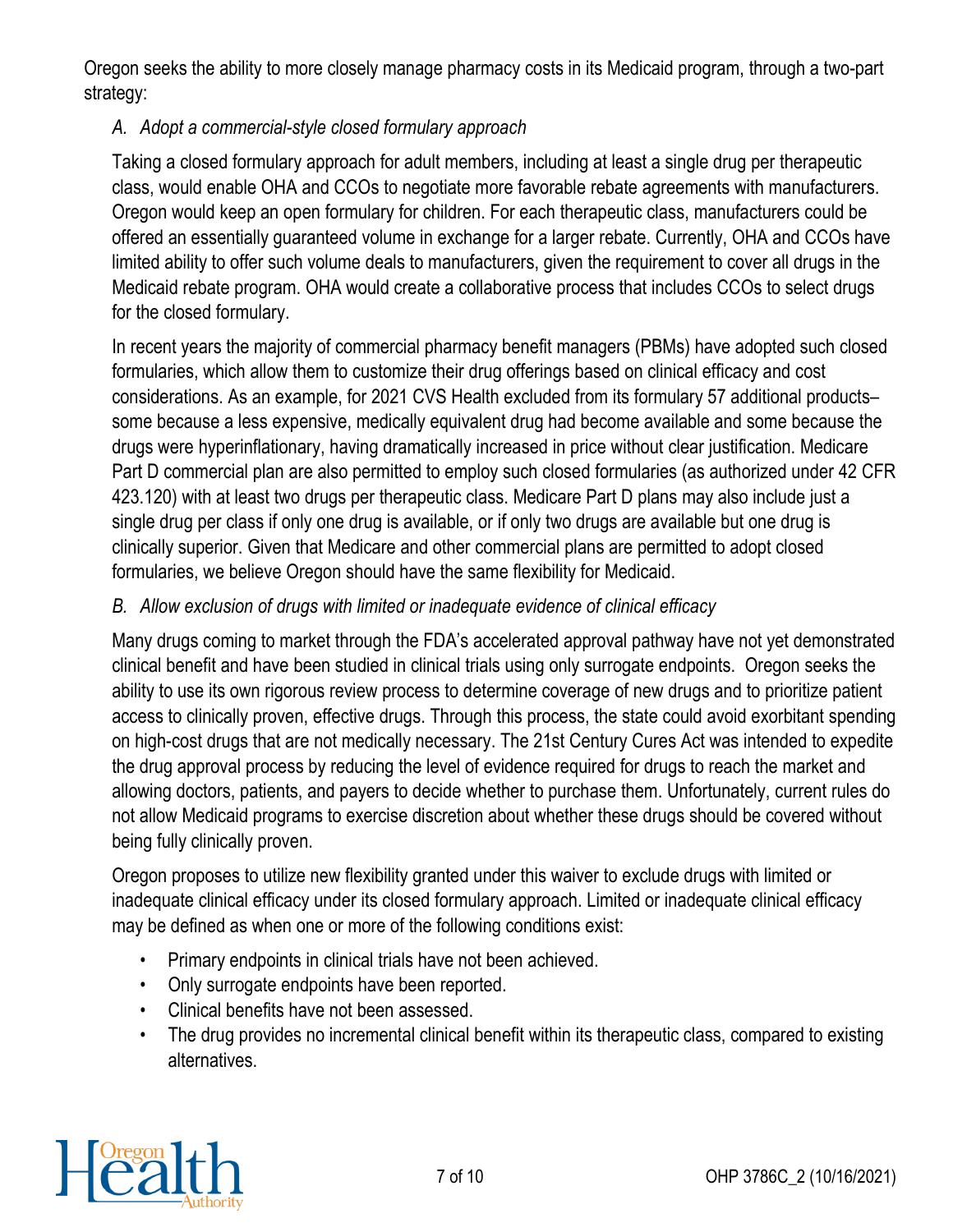New drugs approved under the FDA's accelerated approval pathway can be particularly costly and would be ideal for more rigorous evaluation of coverage and potential labeling as non-formulary where appropriate. In addition, re-formulations of older, existing drugs that provide no incremental clinical benefit might be labeled non-formulary as well. While commercial payers can exercise discretion to exclude drugs from their formularies in such situations, OHA and CCOs currently do not have this latitude.

As part of our efforts, we will ensure pharmacy protections for members, so that Oregon's closer management of pharmacy costs does not negatively impact member access to the spectrum of safe and effective drugs to treat various conditions.

## **Protect member access, quality, and health equity**

All of these strategies and tools will promote predictability and flexibility for the CCOs, so that Oregon can achieve a fundamentally different economic model in its Medicaid program – one that rewards health equity, preventive services, and improved population health. However, it is critical that these rate setting changes be paired with appropriate safeguards to ensure that access and quality are maintained and to guard against any incentive to provide inadequate or low-quality care. In addition, careful monitoring of financial reporting will assure CCOs are not inappropriately awarding shareholders or business owners at the expense of OHP members and communities.

### **Mitigation strategy #1: Develop strong programmatic safeguards to protect members.**

Oregon's value-based budget strategy is designed to create additional flexibility and allow CCOs to keep savings stemming from smart spending decisions. However, without a strong accountability system, there is the risk of negative impacts to health equity and members' access to high-quality care due to profitseeking within the system. To mitigate such risk, Oregon proposes a comprehensive accountability structure to address health inequities, ensure member and provider satisfaction, and protect member access and quality of care. On an annual basis, Oregon will conduct an overall assessment of each plan paired with specific rate and contract-based mechanisms to hold CCOs to minimum standards in each of these four areas: equity, member and provider satisfaction, access, and quality of care.

First, Oregon will assess health inequities by monitoring disparities in member satisfaction, member access, and quality of care for priority populations most harmed by health inequities. These include but are not limited to Tribal Nations and Tribal communities; Latino/a/x, Black/African American, Asian, Pacific Islander, and American Indian/Alaska Native populations, and other communities of color; people with disabilities; people with limited English proficiency; and immigrants and refugee communities. Oregon will use tools such as:

- Collecting data that allows the State to monitor quality of care by race and ethnicity, such as through REALD;
- Considering/reporting on as many of the core quality metrics by race, ethnicity and language as possible;
- Monitoring performance on equity-focused metrics (such as access to interpreters);
- Considering CCO network adequacy with regard to equity factors such as cultural and linguistic responsive provider capacity; and

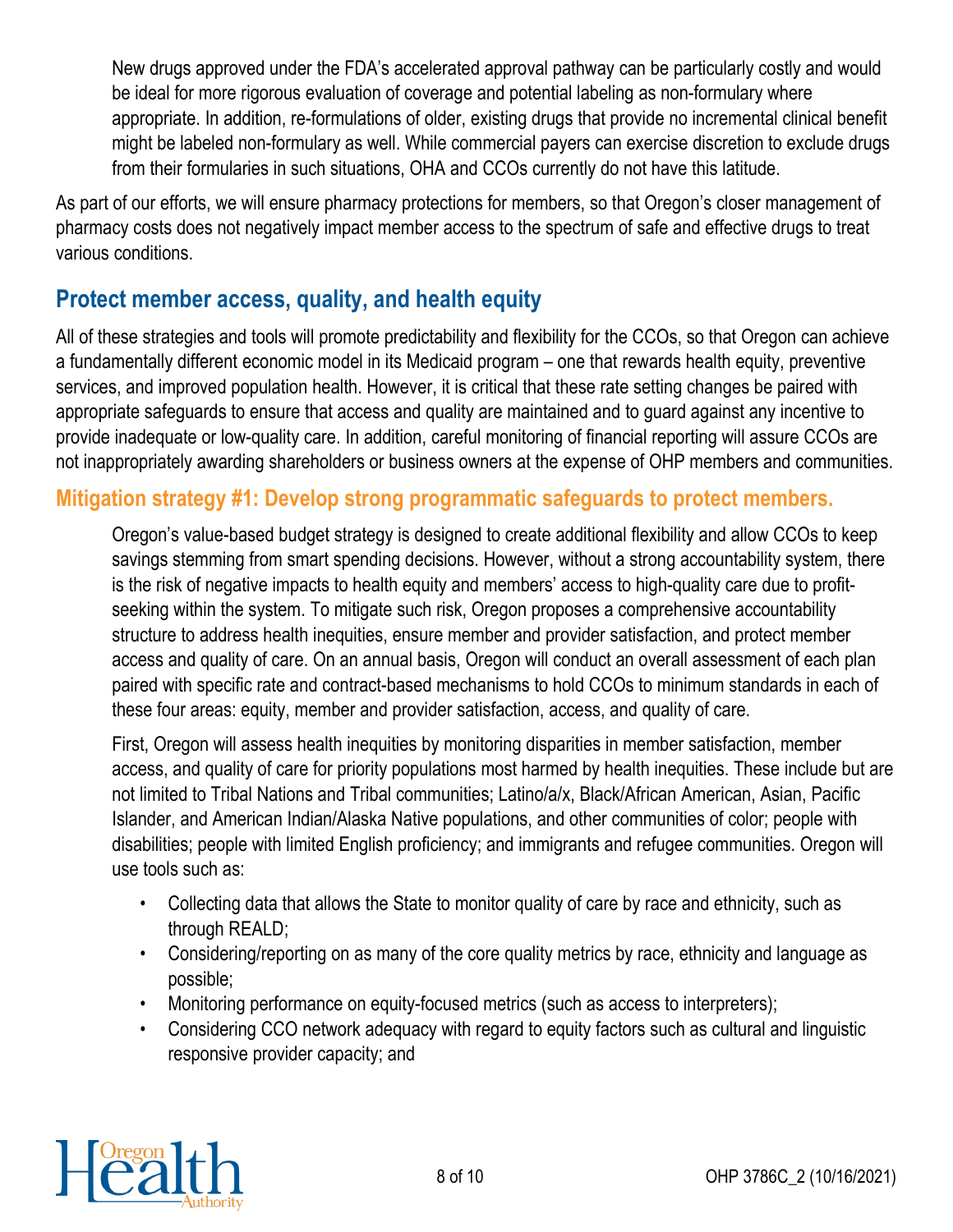• Using tools such as Consumer Assessment of Healthcare Providers and Systems (CAHPS) surveys and qualitative data from the OHA Ombuds program and Community Partner Outreach Program (Oregon's enroller and navigator network) to identify concerns for priority populations.

Next, Oregon will assess overall member and provider satisfaction, access, and quality of care in the following ways:

- **Member and provider satisfaction:** OHA will assess by plan using tools such as the CAHPs survey, review of Notices of Adverse Benefit Determination, appeals, and grievances, and enhanced feedback mechanisms to assess provider satisfaction.
- **Access:** OHA will consider indicators in the areas of network adequacy, overutilization and underutilization, and timely and appropriateness of care. For network adequacy, OHA will use the Delivery System Network Reporting (DSN), which includes minimum standards for time and distance, to assess and monitor an individual CCOs provider capacity to serve projected and current member enrollment; have a network that meets the demographics of enrolled members including but not limited to preferred language or cultural representation; and a network sufficient across the continuum of care. For utilization of services, OHA will rely on an analysis and monitoring system that will focus on priority services prone to underspend, such as behavioral health; and member and provider-identified concerns. Timely and appropriateness of care assessment will use tools such as DSN and quality reporting to monitor member's access.
- **Quality of care:** In alignment with the Quality Incentive Program (see Incentivizing Equitable Care concept paper), OHA monitor quality of care through CMS Medicaid core set measures and potentially other measures as added in the metrics programs such as forthcoming CMS quality rating system measures. Measures will be benchmarked for a basic level of care (as opposed to more aspirational benchmarks used in the Quality Incentive Program).

OHA will push CCOs to further address health inequities by strengthening community voice and decisionmaking in the CCO model (see Focused Equity Investments concept paper) and restructuring the Quality Incentive Program so that equity is the primary organizing principle (see Incentivizing Equitable Care concept paper). OHA also intends to incentivize some of the metrics by race, ethnicity and language as guided by the Metrics and Scoring and the planned Health Equity Quality Metrics Committees.

## **Mitigation strategy #2: Develop robust annual financial monitoring**

Oregon will develop robust annual financial monitoring, including monitoring utilization and spending, to monitor CCO solvency and ensure the annual targets are reasonable for covering expected costs, as well as develop a mechanism for budget adjustments if unforeseen events, such as new high-cost treatments, result in the annual trend being inadequate to cover members' health needs. OHA will use focused rate and contract mechanisms to hold CCOs accountable. Instead of spending significant resources on building annual rates based on the CCOs prior year's spending, Oregon will devote resources to analyzing health equity and health-related services spending trends, analyzing access to care and medical loss ratio (MLR). Oregon plans to tighten financial metrics (for example, minimum MLR requirements). Additionally, Oregon may employ other financial mechanisms to hold CCOs accountable for meeting targets for certain services, such as behavioral health or chronic disease management. By creating a new, flexible payment methodology, Oregon anticipates that the amount of money subject to both quality metrics and